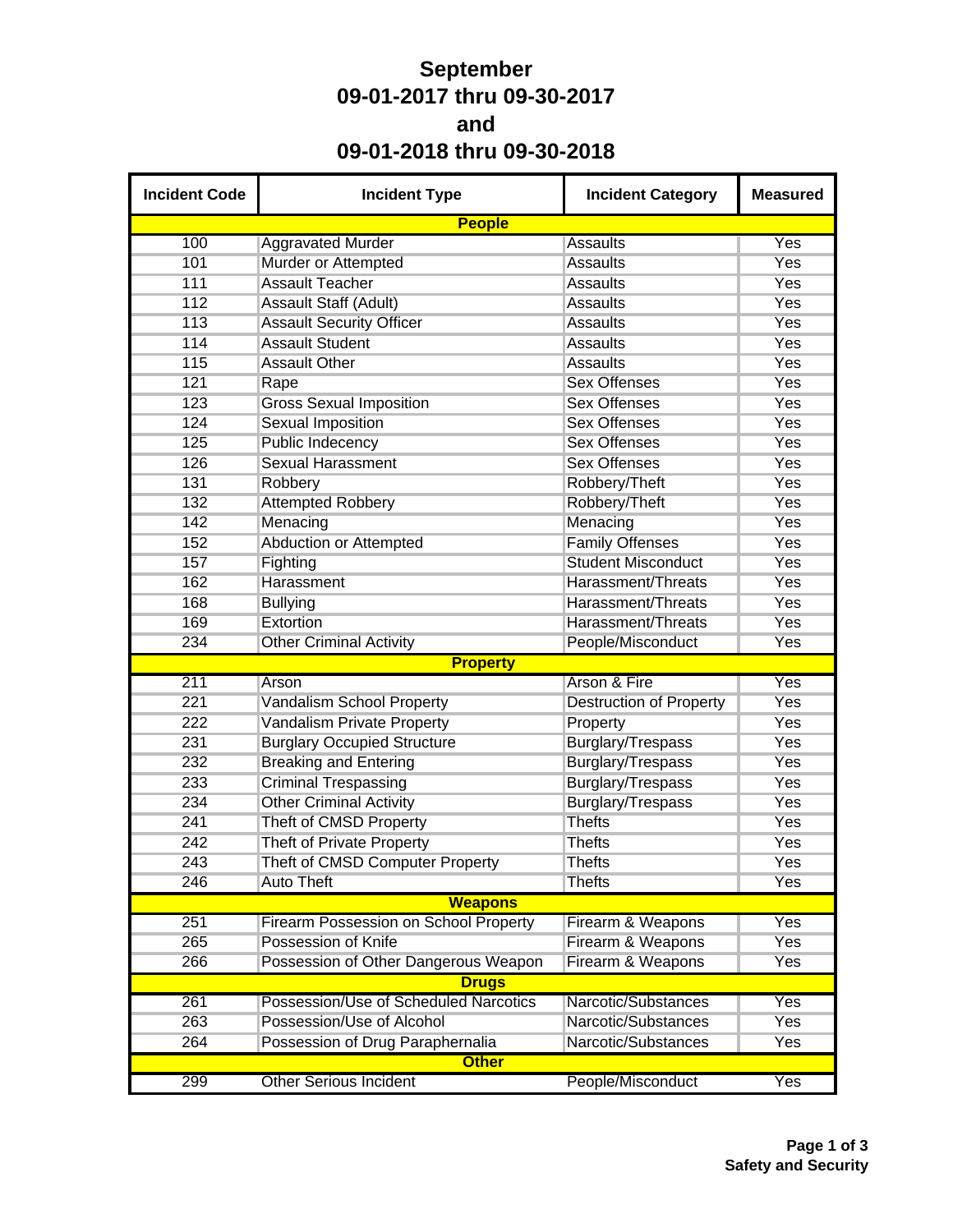|                                              |                      |          |          |       |       | <u> Salety and Security Monthly Summary - September</u> |                            |          |                      |                |                      |     |                                              |           |          |          |       |                 |
|----------------------------------------------|----------------------|----------|----------|-------|-------|---------------------------------------------------------|----------------------------|----------|----------------------|----------------|----------------------|-----|----------------------------------------------|-----------|----------|----------|-------|-----------------|
| <b>High School</b>                           |                      |          |          | K8    |       |                                                         |                            |          | <b>Monthly Total</b> |                |                      |     |                                              |           |          |          |       |                 |
|                                              | <b>All Incidents</b> |          |          |       |       |                                                         | <b>All Incidents</b>       |          |                      |                |                      |     | <b>All Incidents</b>                         |           |          |          |       |                 |
| Sept 17-18                                   |                      |          | 59       |       |       | Sept 17-18                                              | 92<br>Sept 17-18 (Monthly) |          |                      |                |                      | 151 |                                              |           |          |          |       |                 |
| Sept 18-19                                   |                      |          | 62       |       |       | Sept 18-19                                              | 106                        |          |                      |                | Sept 18-19 (Monthly) |     | 168                                          |           |          |          |       |                 |
| Change                                       |                      |          | 5%       |       |       | Change                                                  |                            |          | 15%                  |                |                      |     | Change                                       |           | 11%      |          |       |                 |
| <b>Quantity - Measured Serious Incidents</b> |                      |          |          |       |       | <b>Quantity - Measured Serious Incidents</b>            |                            |          |                      |                |                      |     | <b>Quantity - Measured Serious Incidents</b> |           |          |          |       |                 |
|                                              | People               | Property | Weapons  | Drugs | Other |                                                         | People                     | Property | Weapons              | Drugs          | Other                |     |                                              | People    | Property | Weapons  | Drugs | Other           |
| Sept 17-18                                   | 17                   |          | 15 12 12 |       |       | Sept 17-18                                              | 59                         | 11       | 8                    | $\overline{2}$ | 12                   |     | Sept 17-18 (Monthly)                         | <b>76</b> |          | 26 20 14 |       | 15              |
| Sept 18-19                                   | 28 <sub>1</sub>      |          | 8 15 10  |       |       | Sept 18-19                                              | 74                         | 11       |                      | $\overline{2}$ |                      |     | Sept 18-19 (Monthly)                         | 102       |          | 19 22 12 |       | 13 <sub>1</sub> |

| <b>All Incidents</b>                         |        |                     |    |       |       |  |  |  |  |  |  |  |
|----------------------------------------------|--------|---------------------|----|-------|-------|--|--|--|--|--|--|--|
| Sept 17-18 (Monthly)<br>151                  |        |                     |    |       |       |  |  |  |  |  |  |  |
| Sept 18-19 (Monthly)<br>168                  |        |                     |    |       |       |  |  |  |  |  |  |  |
| Change                                       | 11%    |                     |    |       |       |  |  |  |  |  |  |  |
| <b>Quantity - Measured Serious Incidents</b> |        |                     |    |       |       |  |  |  |  |  |  |  |
|                                              | People | Property<br>Weapons |    | Drugs | Other |  |  |  |  |  |  |  |
| Sept 17-18 (Monthly)                         | 76     | 26                  | 20 | 14    | 15    |  |  |  |  |  |  |  |
| Cont 18.10 (Monthiv)                         | 102    | 101                 | つつ | 12    | 12    |  |  |  |  |  |  |  |





**Measured Serious Incident K-8 Schools Monthly Trend Analysis**

Sept 17-18 Sept 18-19

75